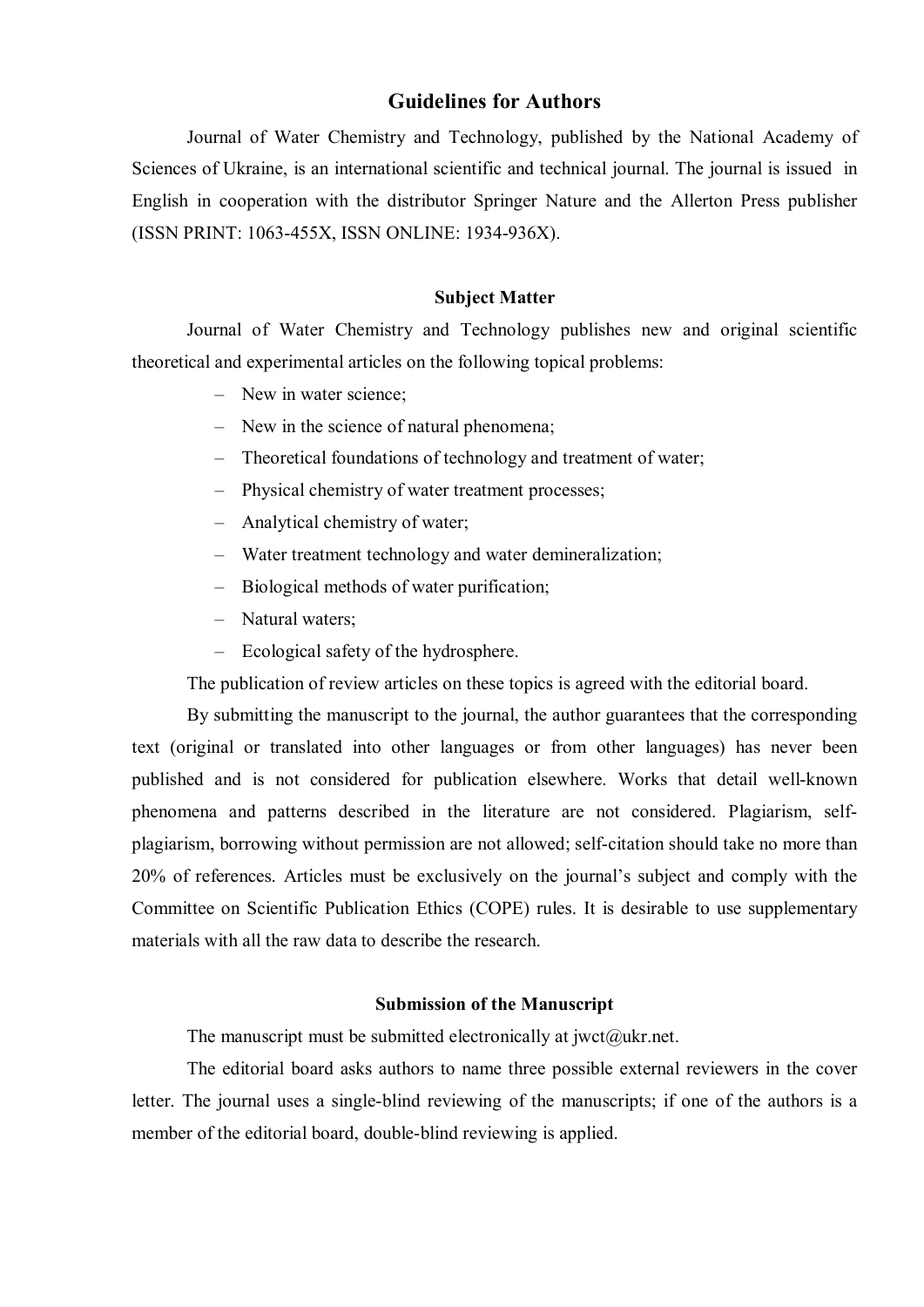The total volume of the manuscript should be 10 pages of text in A4 format (Times New Roman, font size 12 pt, double line spacing). The manuscript may contain 4 figures, 20 references, and 4 tables.

Critical reviews should summarize the results of recent research (no more than 20 pages, no more than 40–50 references).

The author should submit along with the manuscript:

- The Copyright Transfer Agreements, completed and signed by the author and all coauthors (see appendix [http://www.jwct.org.ua/guide-for-authors-en.html\)](http://www.jwct.org.ua/guide-for-authors-en.html);
- A cover letter from the author, and for collective works, a letter from the author responsible for correspondence; The cover letter can be sent both in paper and electronic (print, sign, scan) form and must include Guarantees on the Part of the Authors (see appendix).
- Information about the authors: full name, name of institution, its postal address, city, country, and zip code, contact information (phone number, e-mail address). The corresponding author should be indicated;
- An expert evaluation or a letter from the institution on the possibility of publication.

## **Structure of the Manuscript**

The manuscript should include the following elements:

- **1. Title**, specific and informative;
- **2. List of all authors** (initials and surnames);

**3. Affiliations of the authors:** complete (without abbreviations) name of institution, its postal address, city, country, and zip code. If there is more than one affiliation, make clear the matching between each surname and the corresponding address;

**4. Abstract**, 1800–2000 symbols in length. The abstract should describe the methods and main results of the study. It should be clear from the abstract what issues were addressed in the research and what answers were obtained;

**5. Keywords** should contain 5–8 words or short phrases that accurately reflect the content of the manuscript.

**6. Funding.** All grants and other financial sources should be indicated.

**7. A conflict of interest** is any relationships or spheres of interest that may directly or indirectly influence or bias the work

The main text of the manuscript should be structured as follows: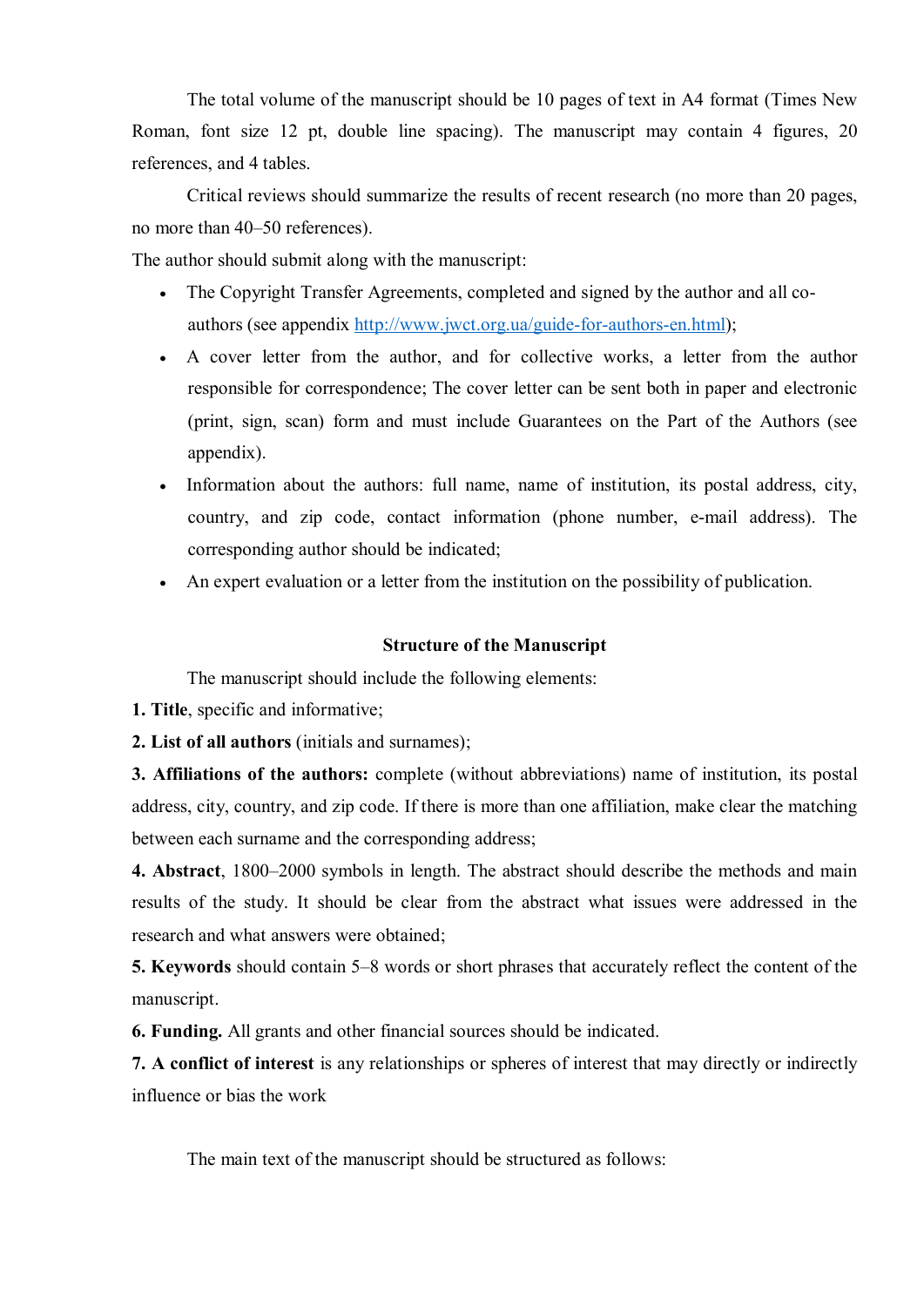**Introduction** indicates the statement of the problem, relevance, analysis of recent publications, purpose, and objectives of the work. The volume of the introduction should not exceed two pages.

### **Experimental**.

**Results and Discussion**. Experimental data are given in the text of the manuscript. Do not duplicate data in tables and figures.

**Conclusions** contain the main results of the work.

**References**, a list of cited publications.

#### **General Requirements for Formatting the manuscript**

The text of the manuscript should be typed in a Microsoft Word text editor as a \*.doc or \*.docx file, in Times New Roman, font size 12 points, double line spacing. Make the top, bottom, and left margins of 20 mm and the right margin of 10 mm.

All pages, including tables, figure captions, and a list of references, should be numbered consecutively. All abbreviations used in the text should be explained at the first mention. Avoid using conventional abbreviations for adjectives; use, whenever possible, simple and common symbols. Tables and figures are numbered in the order of their mention in the text. Equations are typed in Italics and numbered in parentheses. All values in equations should be deciphered (with units of measurement indicated), except for a few commonly used ones.

The manufacturers' names should be given in the original language, and the names of chemical compounds are indicated according to the IUPAC terminology. Use the international SI system for dimensions of physical and chemical units: kg, g, mg, ng, km, m, dm, cm, mm, μm, nm, day, h (hour), min (minute), s (second), ms, μs, ns, K (degree Kelvin), ° C(degree Celsius), cal, kcal, J, kJ, mol, mmol,  $\mu$ mol, mol/dm<sup>3</sup>, M (molarity), mM,  $\mu$ M, g-at, g-eq, g-eq/dm<sup>3</sup>, ppm,  $\frac{0}{6}$ .

**The title of the manuscript** should be indicated in bold type with heading capitalization and aligned to the center. **Initials and surnames of the authors** are given in Roman type and aligned to the center. **The full name of the institution** in which the study was carried out is indicated on a new line, in italics, with the alignment to the center. Authors from different institutions are marked to the right of their names with superscripts corresponding to the organization's names.

**Figures.** Graphs, charts, and diagrams should be submitted in one of the following formats: \*.ai, \*.eps, \*.xls, \*.opj (Illustrator, Excel, Origin) so that they can be edited. They are plotted without a coordinate grid; the abscissa and ordinate axes are given short names indicating the units of measurement after the decimal point. Marks on the axes are applied with projections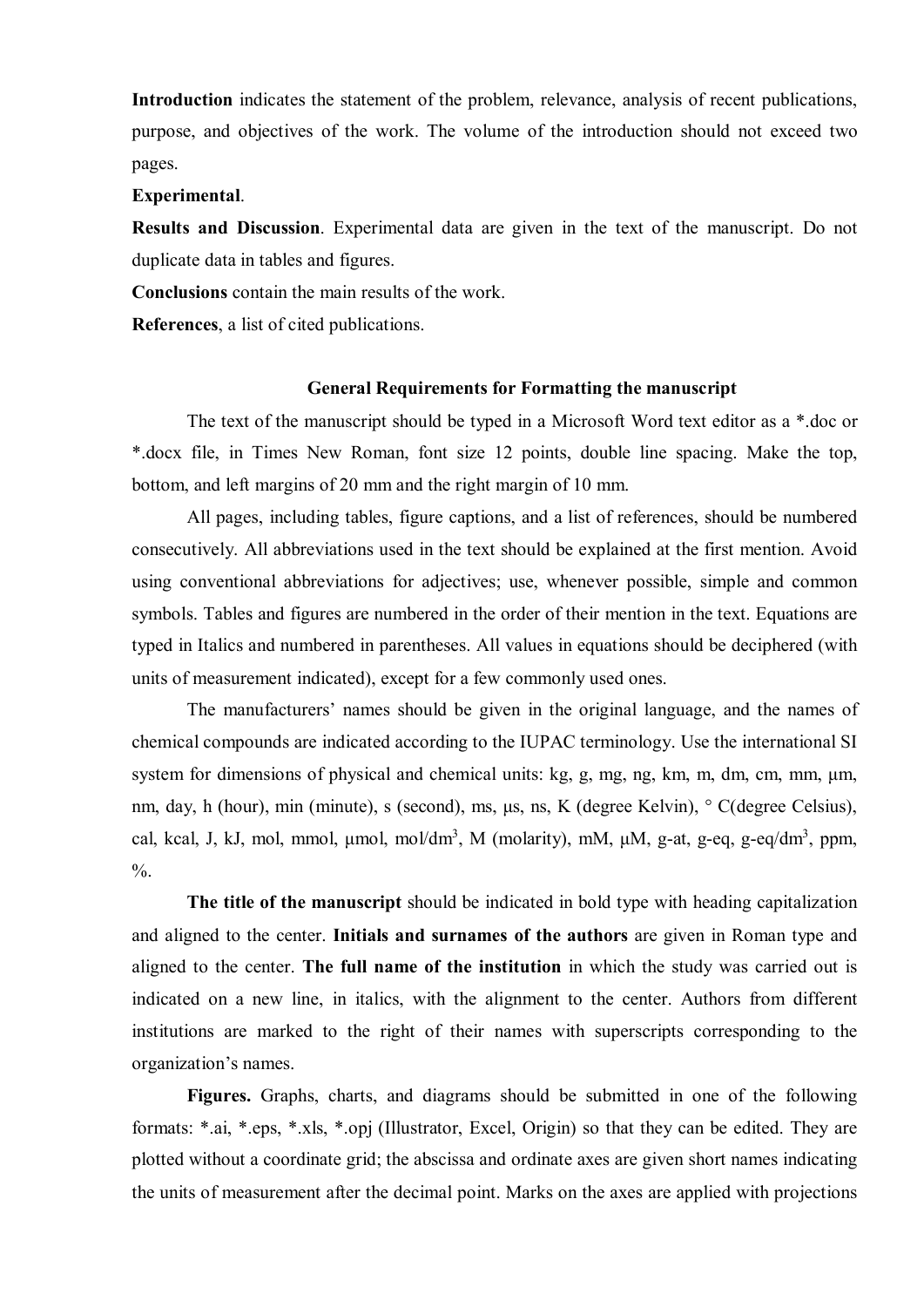on the outside. Curves in figures are designated by numbers (italics), explanations of which are given separately in the figure captions. The text in the figures should be 9–10 pt. It is not recommended to use a set of figures containing one or two curves of the same type; they should be combined.

Figures are placed in separate sheets after the main text and numbered in the order of their arrangement. The parts of the figures are designated by letters a, b, ...., placing them above the corresponding parts. Clear and high-contrast micrographs are also allowed as illustrations, which are submitted in \*.tif or \*.jpg formats with the resolution of 300 dpi. If necessary, only contour geographic maps are used.

**Tables** should be simple in design; they are numbered in the order in which they are mentioned in the text. Tables should be drawn on separate sheets using the MS Word text editor. All the tables should have the title; additional information is given below the table. All columns in the table must have headings. Abbreviations of words in tables are not allowed.

Equations must be typed in the Equation or MathType editor. The symbols in the description of the equation must be identical to those in the equation itself; we recommend using the Microsoft Word editor service. Latin letters should be indicated in italics, carefully write out letters *q* and *g* that are similar to each other as well as *l* and *e*; *I*, *J*, *Y*, etc.

**The list of references** should be given at the end of the manuscript. References to publications are numbered sequentially in the order of their citation in the text. References to unpublished or unfinished work are not allowed. The titles of articles, monographs, collections of works, abstracts of reports, abstracts of dissertations, and preprints must be indicated in full. For articles, the names of all co-authors should be given, followed by the title of the publication, year, volume, number, initial, and the final page; for monographs, the city and the year of publication should be indicated. All sources must be available; the cited articles should be accompanied by their doi information.

#### REFERENCES

#### **Books**

1. Reddy, A.G.S., *A Text Book on Water Chemistry: Sampling, Data Analysis and Interpretation*, New York: Nova Science, 2020.

2. Kemmerich, M., Technological developments in the determination of emerging contaminants in water, in *Effects of Emerging Chemical Contaminants on Water Resources and Environmental Health*, Shikuku, V.O., Ed., IGI Global, 2020, pp. 81–108.

### **Journal articles**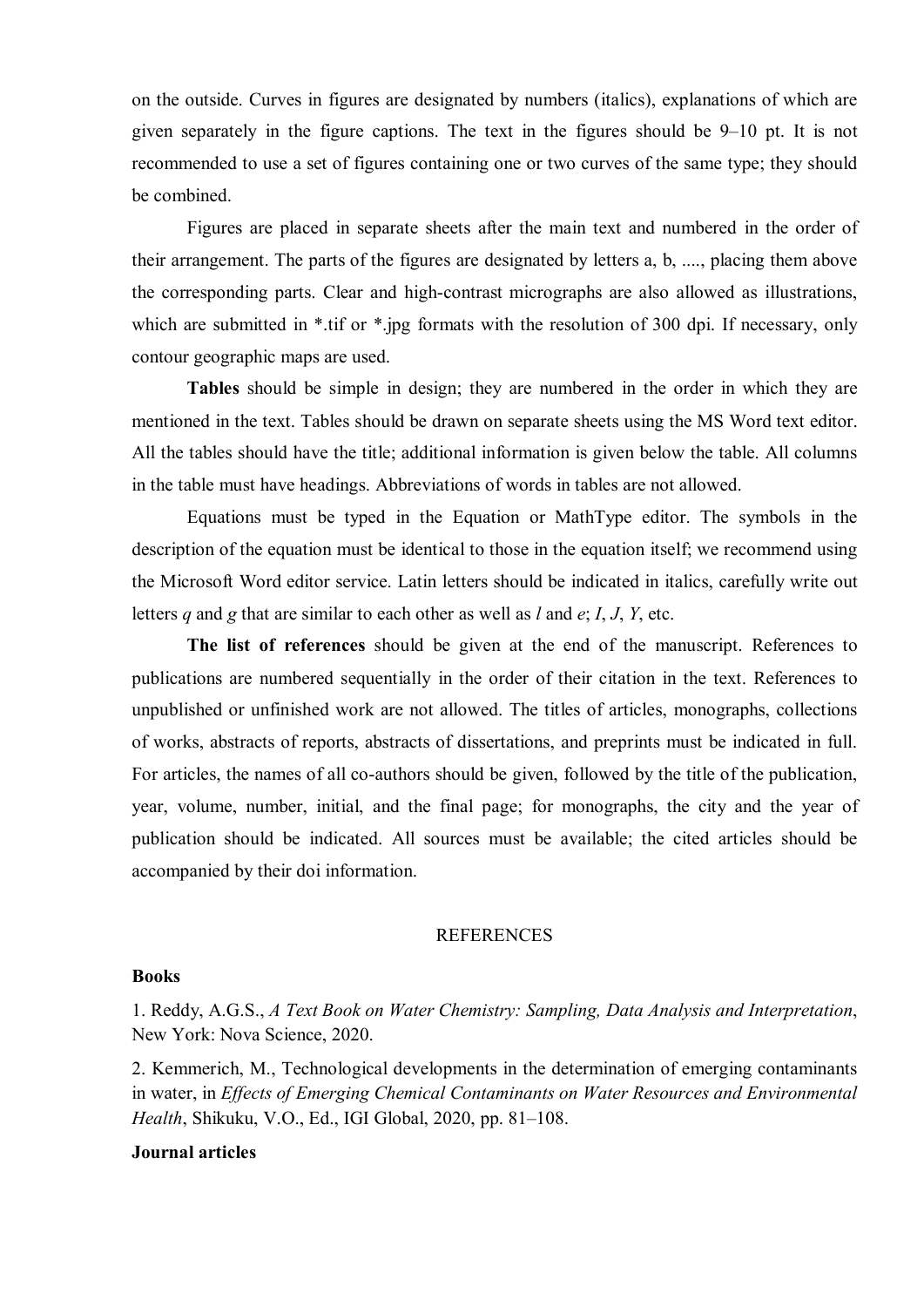1. Li, X., Zhang, L., and Wu, J., Performance of removing lead ion in water using tetraethylenepentamine dithiocarbamate as chelating agent, *J. Water Chem. Technol.*, 2021, vol. 43, no. 5, pp. 387–303. https://doi.org/10.3103/S1063455X2105009X

2. Gatto, B., Paniconi, C., Salandin, P., and Camporese, M., Numerical dispersion of solute transport in an integrated surface–subsurface hydrological model, *Adv. Water Resour.*, 2021, vol. 158, 104060. https://doi.org/10.1016/j.advwatres.2021.104060

# **Meeting Papers**

1. Tudor, B.M., Teo, Y.M., and See, S., Understanding off-chip memory contention of parallel programs in multicore systems, *Proc. Int. Conf. on Parallel Processing*, Taipei, 2011, pp. 602– 611. doi 10.1109/ICPP.2011.59

## **Patents**

1. Weinberg, N.L., Tomantschger, K., Feldstein, R.S., Genders, J.D., and Rait, J.M., Apparatus for electrolysis of water, US Patent 7452449, 2008.

2. Miracle, G.S., Leuco triphenylmethane colorants as bluing agents in laundry care compositions, EEC Patent EP3535373B1, 2009.

## **Standards**

1. *ISO 6060:1989. Water Quality. Determination of the Chemical Oxygen Demand*, 1989.

2. *GOST* (State Standard) *30813-2002: Water and Water-Preparation. Terms and Definitions*, Moscow: Standardinform, 2010.

## **Dissertations**

1. Mills, T.J., Water chemistry under a changing hydrologic regime: Investigations into the interplay between hydrology and water-quality in arid and semi-arid watersheds in Colorado, USA, *PhD Thesis*, Boulder: Univ. Colorado, 2016.

Manuscripts exceeding 10 pages in volume or performed with the ignorance of at least one of the above elements may be rejected without consideration on their merits. If the article is sent to the authors for revision, its new version (together with the original and the authors' response to all comments) must be returned to the editorial office within 2 months. After this period, the manuscript is considered a new submission.

The authors should obtain permission for any data (fragments of text, tables, figures, diagrams, graphics, photographs, etc.) borrowed from other works; the permission is submitted together with a manuscript. The editors, in turn, attach copies of these permissions to the manuscript sent to the Publisher.

For any general pre-submission queries, please contact the editorial board